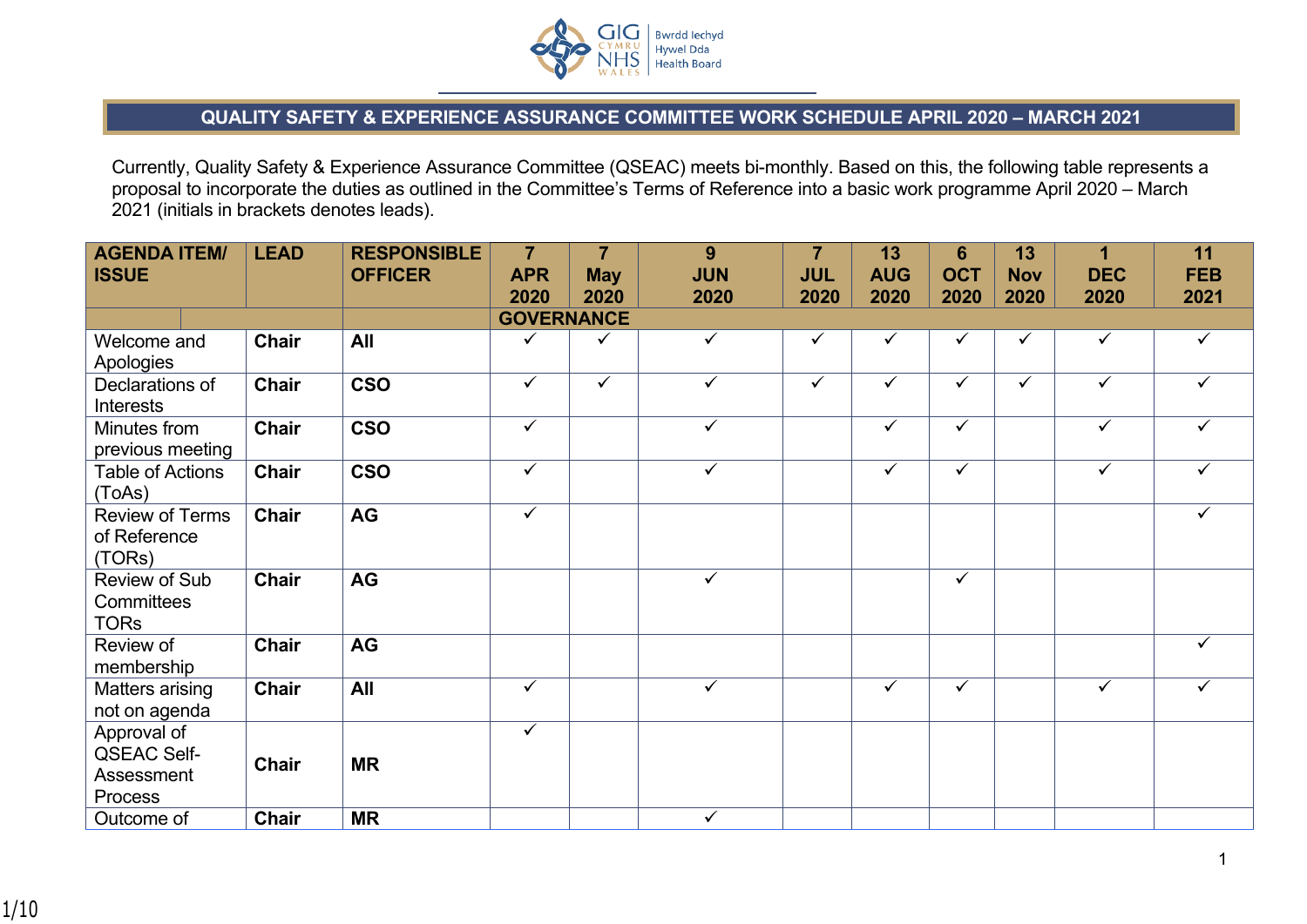| <b>AGENDA ITEM/</b><br><b>ISSUE</b>                                                                                                                                                                                                                                                                                                           | <b>LEAD</b>     | <b>RESPONSIBLE</b><br><b>OFFICER</b> | $\overline{7}$<br><b>APR</b><br>2020 | $\overline{7}$<br><b>May</b><br>2020 | 9<br><b>JUN</b><br>2020 | $\overline{7}$<br><b>JUL</b><br>2020 | 13<br><b>AUG</b><br>2020    | $6\phantom{a}$<br><b>OCT</b><br>2020 | 13<br><b>Nov</b><br>2020 | $\overline{1}$<br><b>DEC</b><br>2020  | 11<br><b>FEB</b><br>2021 |
|-----------------------------------------------------------------------------------------------------------------------------------------------------------------------------------------------------------------------------------------------------------------------------------------------------------------------------------------------|-----------------|--------------------------------------|--------------------------------------|--------------------------------------|-------------------------|--------------------------------------|-----------------------------|--------------------------------------|--------------------------|---------------------------------------|--------------------------|
| <b>QSEAC Self-</b><br>Assessment<br>Process                                                                                                                                                                                                                                                                                                   |                 |                                      |                                      |                                      |                         |                                      |                             |                                      |                          |                                       |                          |
| <b>Workplan Review</b>                                                                                                                                                                                                                                                                                                                        | <b>Chair/MR</b> |                                      |                                      |                                      |                         |                                      | $\checkmark$                |                                      |                          |                                       |                          |
| Patient/Staff<br><b>Story</b>                                                                                                                                                                                                                                                                                                                 | <b>MR</b>       |                                      | $\overline{\checkmark}$<br>(D)       |                                      |                         |                                      | $\checkmark$<br>(LD)        | $\overline{\checkmark}$<br>(Staff)   |                          | $\overline{\checkmark}$<br><b>CYP</b> | $\checkmark$             |
| Policies for<br>Approval (as<br>required)                                                                                                                                                                                                                                                                                                     | All             | All                                  | $\overline{\checkmark}$              |                                      | $\overline{\checkmark}$ |                                      | $\overline{\checkmark}$     | $\overline{\checkmark}$              |                          | $\overline{\checkmark}$               | $\checkmark$             |
| Quality and<br><b>Safety Assurance</b><br>Report<br>incorporating:<br>• External<br>Monitoring<br><b>Final Reports</b><br><b>Nurse Staffing</b><br>$\bullet$<br>Levels<br>(Wales) Act<br>Updates (as<br>required)<br>Board to Floor<br>$\bullet$<br>Walkabouts<br>Claims<br>$\bullet$<br>Management<br>Report - High<br>Value/Novel<br>Claims | <b>MR</b>       | <b>SP/SC/LOC</b>                     | $\checkmark$                         |                                      | $\checkmark$            |                                      | $\checkmark$<br><b>WHCs</b> | $\overline{\checkmark}$              |                          | $\overline{\checkmark}$               | $\checkmark$             |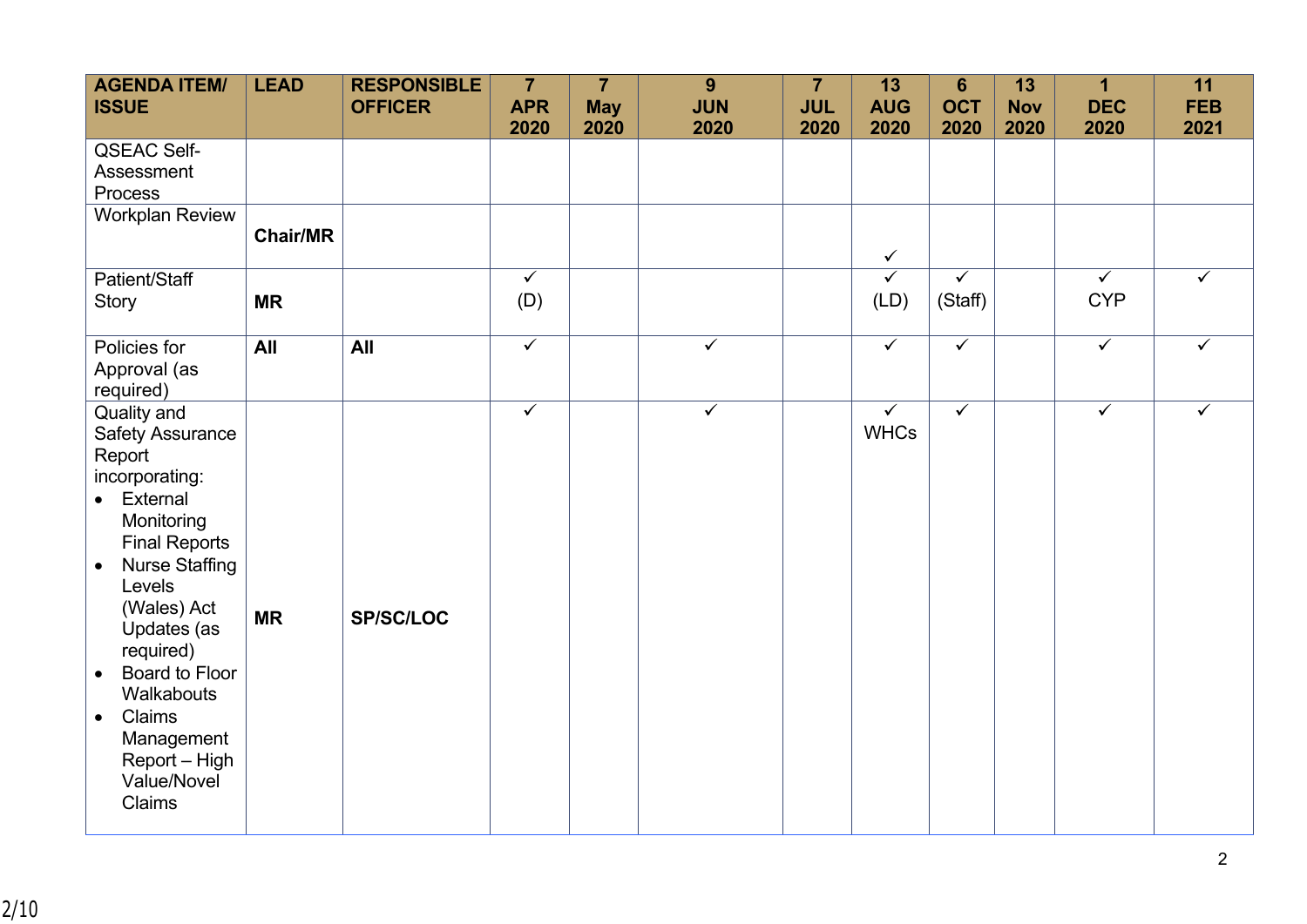| <b>AGENDA ITEM/</b><br><b>ISSUE</b>                                                                          | <b>LEAD</b>  | <b>RESPONSIBLE</b><br><b>OFFICER</b>            | $\overline{7}$<br><b>APR</b><br>2020   | $\overline{7}$<br><b>May</b><br>2020 | 9<br><b>JUN</b><br>2020       | $\overline{7}$<br><b>JUL</b><br>2020 | 13<br><b>AUG</b><br>2020   | $6\phantom{1}$<br><b>OCT</b><br>2020    | 13<br><b>Nov</b><br>2020 | $\overline{1}$<br><b>DEC</b><br>2020         | 11<br><b>FEB</b><br>2021 |
|--------------------------------------------------------------------------------------------------------------|--------------|-------------------------------------------------|----------------------------------------|--------------------------------------|-------------------------------|--------------------------------------|----------------------------|-----------------------------------------|--------------------------|----------------------------------------------|--------------------------|
| <b>Nurse Staffing</b><br>Levels (Wales)<br>Act-Annual<br>Report 2019/20                                      |              |                                                 | $\checkmark$                           |                                      |                               | $\checkmark$                         | $\checkmark$               |                                         |                          |                                              |                          |
| Receive Sub-<br>Committee<br><b>Update Reports</b><br>including Risk<br>Register                             | <b>MR</b>    | <b>AS/PK/LOC</b>                                |                                        |                                      | $\overline{\checkmark}$       |                                      | $\overline{\checkmark}$    | $\checkmark$                            |                          | $\checkmark$                                 | ✓                        |
| Research &<br>Development<br>(R&D) Activity<br>Report /Annual<br>Reports 2018/19<br>and 2019/20              | <b>PK</b>    |                                                 |                                        |                                      | $\overline{\checkmark}$       |                                      |                            |                                         |                          |                                              |                          |
| Operational<br>Group Updates -<br>each group will<br>present a report 2<br>times per year.                   | <b>MR</b>    | <b>SP/SD/PK/JPJ</b>                             |                                        |                                      | $\checkmark$<br>(SG)<br>IP&C) |                                      | $\checkmark$<br><b>ECP</b> | $\overline{\checkmark}$<br>(SS &<br>IP) |                          | $\overline{\checkmark}$<br>ECP&<br><b>MM</b> | ✓                        |
| Reflective<br>Summary                                                                                        | <b>AL</b>    | <b>MR</b>                                       | $\checkmark$                           |                                      | $\checkmark$                  |                                      | $\checkmark$               | $\checkmark$                            |                          | $\overline{\checkmark}$                      | $\checkmark$             |
| Annual Report on<br>Committee's<br>Activity                                                                  | <b>AL/MR</b> | <b>SP/All</b>                                   | $\checkmark$ (via<br>Chairs<br>Action) |                                      |                               |                                      |                            |                                         |                          |                                              |                          |
| Annual Report on<br>Sub-Committee's<br>activity for<br>incorporating into<br><b>QSEAC's Annual</b><br>Report | <b>MR</b>    | <b>AS/JPJ/SD/</b><br>LC/SP/<br><b>LOC/LG/PK</b> | $\checkmark$                           |                                      |                               |                                      |                            |                                         |                          |                                              |                          |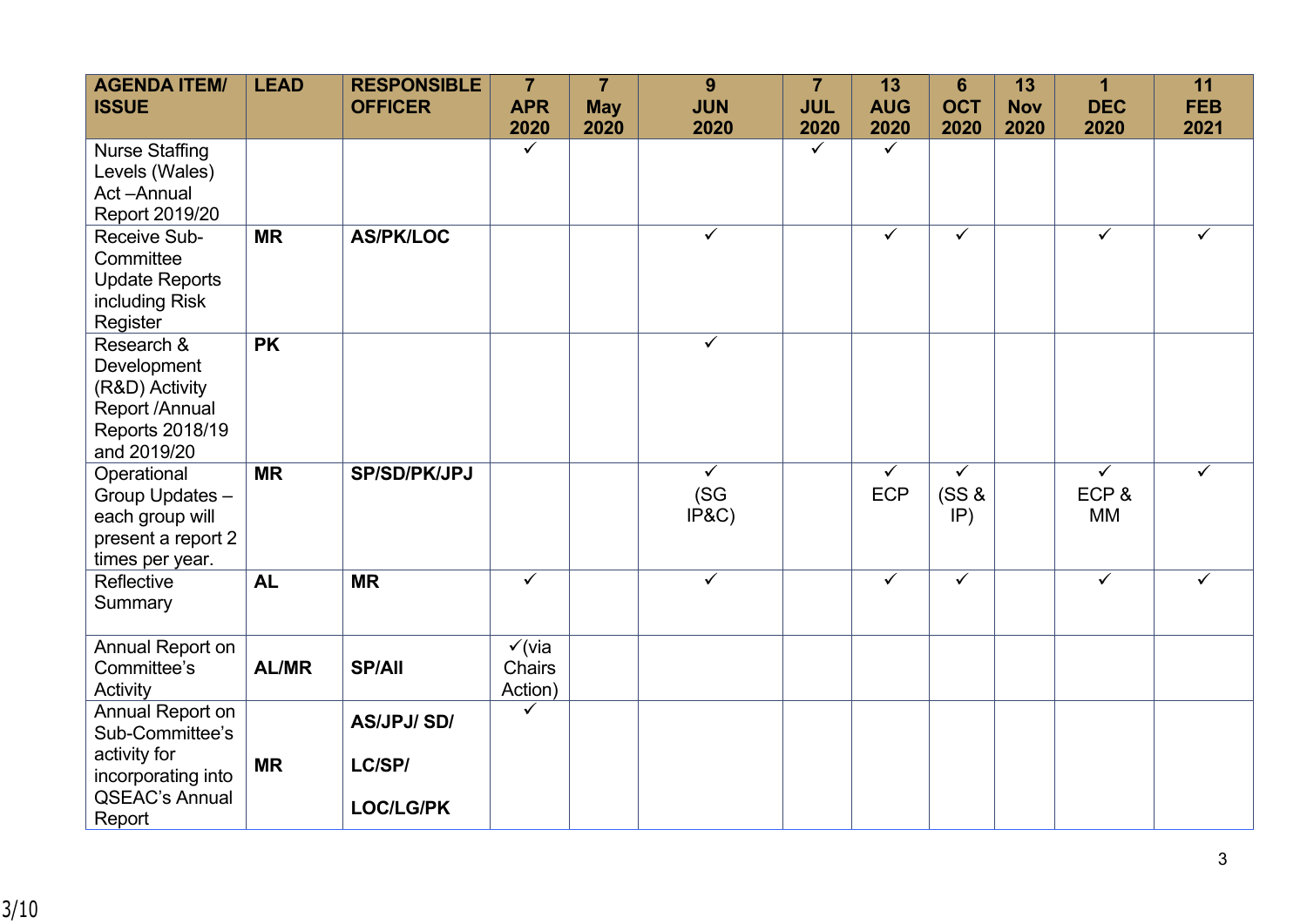| <b>AGENDA ITEM/</b><br><b>ISSUE</b>                                                                             | <b>LEAD</b>     | <b>RESPONSIBLE</b><br><b>OFFICER</b> | $\overline{7}$<br><b>APR</b>   | $\overline{7}$<br><b>May</b> | 9<br><b>JUN</b>         | $\overline{7}$<br><b>JUL</b> | 13<br><b>AUG</b>    | $6\phantom{1}$<br><b>OCT</b> | 13<br><b>Nov</b> | $\overline{\mathbf{1}}$<br><b>DEC</b> | 11<br><b>FEB</b>      |
|-----------------------------------------------------------------------------------------------------------------|-----------------|--------------------------------------|--------------------------------|------------------------------|-------------------------|------------------------------|---------------------|------------------------------|------------------|---------------------------------------|-----------------------|
|                                                                                                                 |                 |                                      | 2020                           | 2020                         | 2020                    | 2020                         | 2020                | 2020                         | 2020             | 2020                                  | 2021                  |
| Approval of<br><b>Annual Quality</b><br>Statement (AQS)                                                         | <b>MR</b>       | <b>CS</b>                            | $\checkmark$<br>Final          |                              |                         |                              |                     |                              |                  |                                       | $\checkmark$<br>Draft |
| <b>Corporate Risks</b><br>Assigned to<br>QSEAC                                                                  | <b>MR</b>       | <b>ChB</b>                           | $\overline{\checkmark}$<br>(D) |                              | $\overline{\checkmark}$ |                              |                     | $\checkmark$                 |                  |                                       | $\checkmark$          |
| New Corporate<br><b>Risks Assigned</b><br>to QSEAC in light<br>of COVID 19                                      | <b>MR</b>       | <b>ChB</b>                           |                                | $\checkmark$<br>(D)          | $\checkmark$            |                              |                     |                              |                  |                                       |                       |
| Deep Dive<br>Report on Risk<br>855                                                                              | AC/KJ           |                                      |                                |                              |                         | $\checkmark$<br>(D)          | $\checkmark$        |                              |                  |                                       |                       |
| <b>Risk 129</b>                                                                                                 | <b>JP/ND</b>    |                                      |                                |                              |                         |                              | $\checkmark$<br>(D) |                              |                  |                                       |                       |
| <b>Health Board</b><br><b>Winter Plan</b><br>2020/21(including<br>DTOC) and<br>Incorporating<br><b>Risk 810</b> | $\overline{AC}$ | $\overline{KJ}$                      |                                |                              |                         |                              |                     |                              |                  | $\overline{\checkmark}$               |                       |
| Accessing<br>Emergency<br><b>Specialist Spinal</b><br><b>Services</b>                                           | <b>MR</b>       | <b>SP</b>                            |                                |                              |                         |                              |                     |                              |                  |                                       | $\checkmark$          |
| <b>Staffing Update</b>                                                                                          | <b>MR</b>       | <b>MR</b>                            |                                | $\overline{\checkmark}$      |                         |                              |                     |                              |                  |                                       |                       |
| Personal<br>Protective<br>Equipment<br>Update                                                                   | <b>MR</b>       | <b>MR</b>                            |                                | $\overline{\checkmark}$      |                         | $\checkmark$<br>(V)          |                     |                              |                  |                                       |                       |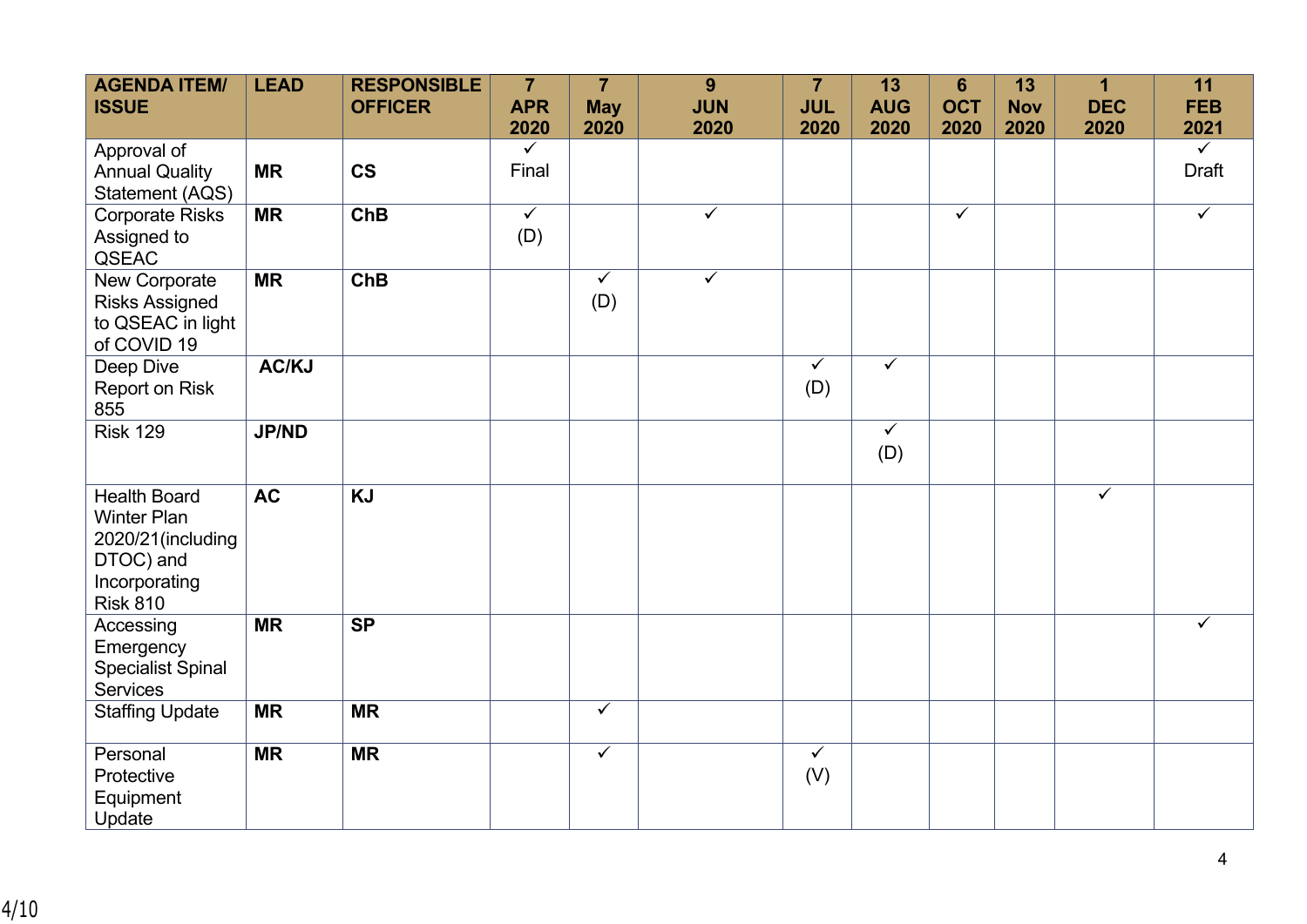| <b>AGENDA ITEM/</b><br><b>ISSUE</b>                                                                          | <b>LEAD</b> | <b>RESPONSIBLE</b><br><b>OFFICER</b> | $\overline{7}$<br><b>APR</b> | $\overline{7}$<br><b>May</b> | 9<br><b>JUN</b>         | $\overline{7}$<br><b>JUL</b> | 13<br><b>AUG</b>              | $6\phantom{1}$<br><b>OCT</b> | 13<br><b>Nov</b>        | $\mathbf{1}$<br><b>DEC</b>     | 11<br><b>FEB</b> |
|--------------------------------------------------------------------------------------------------------------|-------------|--------------------------------------|------------------------------|------------------------------|-------------------------|------------------------------|-------------------------------|------------------------------|-------------------------|--------------------------------|------------------|
|                                                                                                              |             |                                      | 2020                         | 2020                         | 2020                    | 2020                         | 2020                          | 2020                         | 2020                    | 2020                           | 2021             |
| <b>Critical Care</b><br>Medicines                                                                            | <b>JP</b>   | <b>JPJ</b>                           |                              | $\checkmark$                 |                         |                              | $\checkmark$<br>(Risk<br>848) |                              |                         |                                |                  |
| <b>Clinical Audit</b><br>Position<br><b>Statement</b>                                                        | <b>MD</b>   | IB                                   |                              |                              | $\checkmark$            |                              |                               |                              |                         |                                |                  |
| <b>Clinical Audit</b><br>Update                                                                              | <b>MD</b>   | IB                                   |                              |                              |                         |                              |                               |                              |                         |                                | $\checkmark$     |
| COVID-19<br>Response<br>Update                                                                               | <b>AC</b>   | <b>AC</b>                            |                              |                              | $\overline{\checkmark}$ |                              |                               |                              |                         |                                |                  |
| COVID-19<br>Update                                                                                           | <b>RJ</b>   |                                      |                              |                              |                         |                              |                               |                              | $\overline{\checkmark}$ |                                |                  |
| Cancer<br><b>Treatments</b><br>During COVID-19                                                               | <b>AC</b>   | <b>KJ</b>                            |                              |                              | $\overline{\checkmark}$ |                              |                               |                              |                         |                                |                  |
| Health & Care<br><b>Standards</b><br>Fundamentals of<br>Care Audit 2019                                      | <b>MR</b>   |                                      |                              |                              |                         | $\checkmark$                 |                               |                              |                         | $\overline{\checkmark}$<br>(D) | ✓                |
| <b>Field Hospitals</b><br>Update                                                                             | <b>AC</b>   |                                      |                              |                              |                         | $\checkmark$                 |                               |                              |                         |                                |                  |
| Children's<br><b>Services</b><br>including CAMHS                                                             | <b>AC</b>   |                                      |                              |                              |                         |                              |                               |                              |                         | $\checkmark$                   |                  |
| COVID-19 Risk<br><b>Assessments</b>                                                                          | <b>MR</b>   |                                      |                              |                              |                         |                              |                               |                              |                         | $\overline{\checkmark}$        |                  |
| <b>Mortality Review</b><br>of the Impact on<br><b>Patients Waiting</b><br>for a procedure<br>During COVID-19 | <b>AC</b>   | <b>KJ</b>                            |                              |                              |                         |                              |                               | $\checkmark$                 |                         |                                | $\checkmark$     |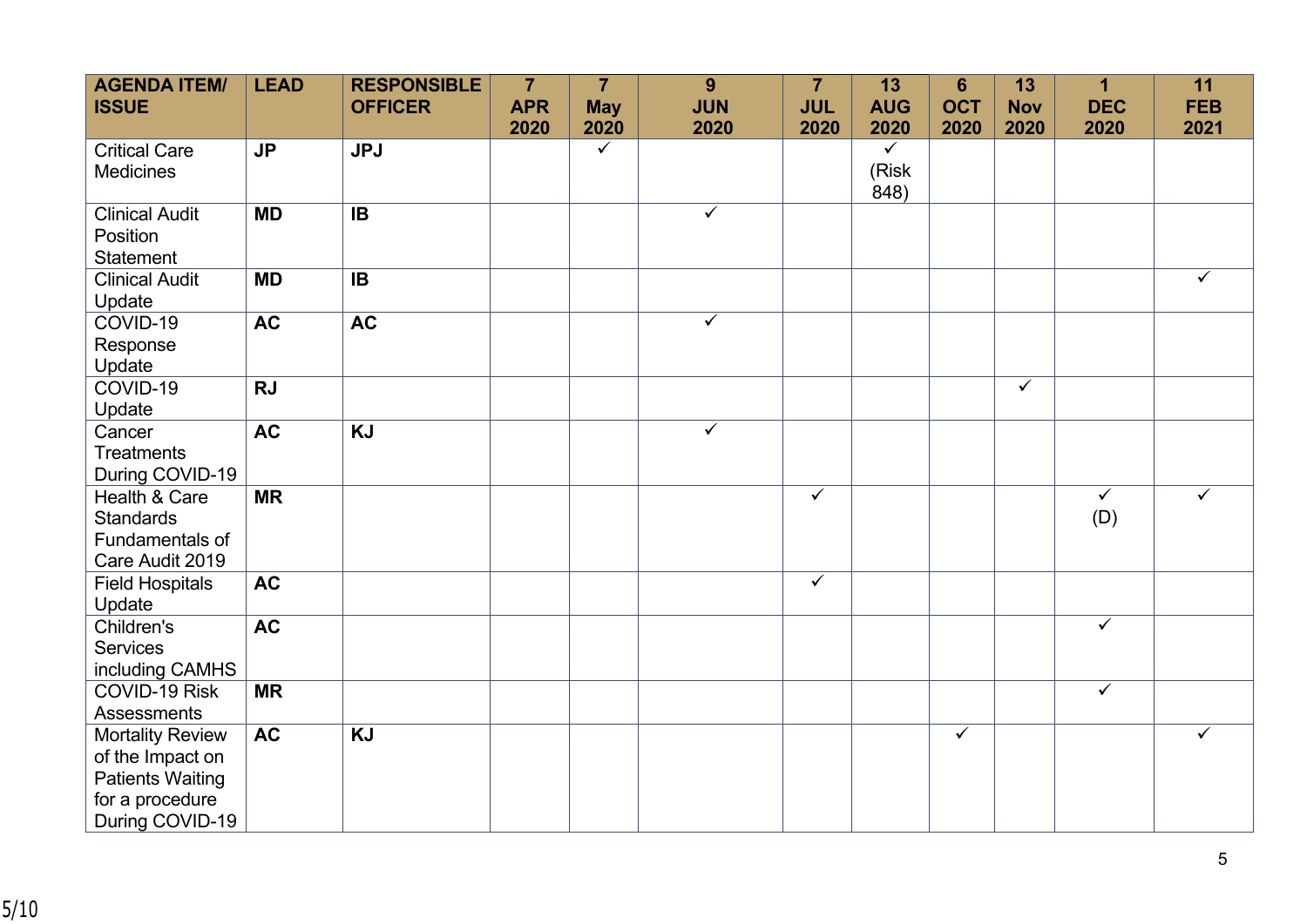| <b>AGENDA ITEM/</b><br><b>ISSUE</b>                                                                                                                           | <b>LEAD</b>            | <b>RESPONSIBLE</b><br><b>OFFICER</b> | $\overline{7}$<br><b>APR</b>   | $\overline{7}$<br><b>May</b> | 9<br><b>JUN</b> | $\overline{7}$<br><b>JUL</b> | 13<br><b>AUG</b> | 6<br><b>OCT</b>         | 13<br><b>Nov</b> | $\mathbf 1$<br><b>DEC</b> | 11<br><b>FEB</b> |
|---------------------------------------------------------------------------------------------------------------------------------------------------------------|------------------------|--------------------------------------|--------------------------------|------------------------------|-----------------|------------------------------|------------------|-------------------------|------------------|---------------------------|------------------|
|                                                                                                                                                               |                        |                                      | 2020                           | 2020                         | 2020            | 2020                         | 2020             | 2020                    | 2020             | 2020                      | 2021             |
| Pandemic                                                                                                                                                      |                        |                                      |                                |                              |                 |                              |                  |                         |                  |                           |                  |
| <b>Risk 628</b>                                                                                                                                               | <b>AS</b>              |                                      |                                |                              |                 |                              |                  | $\overline{\checkmark}$ |                  |                           |                  |
| Assurance<br><b>Reports Winter</b><br>Planning on<br>Risks 129 & 810                                                                                          | <b>AC/JP</b>           | <b>KJ/ND</b>                         |                                |                              |                 |                              |                  | $\overline{\checkmark}$ |                  |                           |                  |
| <b>Risk 635</b>                                                                                                                                               | <b>HT</b>              |                                      |                                |                              |                 |                              |                  |                         |                  | $\overline{\checkmark}$   |                  |
| <b>Risk 684</b>                                                                                                                                               | <b>AC</b>              |                                      |                                |                              |                 |                              |                  | $\overline{\checkmark}$ |                  |                           |                  |
| Director of Public<br><b>Health Report</b>                                                                                                                    | <b>RJ</b>              |                                      | $\checkmark$<br>(V)            |                              |                 |                              |                  |                         |                  |                           |                  |
| <b>Enabling Quality</b><br>Improvement In<br>Practice (EQIiP) -<br>Outcome from 1 <sup>st</sup><br>cohort                                                     | $\overline{\text{MR}}$ | <b>MD</b>                            | $\checkmark$<br>(D)            |                              |                 |                              |                  |                         |                  |                           |                  |
| Single Cancer<br>Pathway (taking<br>into<br>consideration the<br>impact to<br>patients and<br>other services<br>due to a lack of<br>Cellular<br>Pathologists) | <b>AC</b>              | <b>AS</b>                            | $\overline{\checkmark}$<br>(V) |                              |                 |                              |                  |                         |                  |                           |                  |
| Sustainability<br>Plan for FLO's                                                                                                                              | <b>MR</b>              | <b>LOC</b>                           |                                |                              |                 |                              |                  |                         |                  |                           | $\checkmark$     |
| <b>Mortality Data</b>                                                                                                                                         | <b>PK</b>              | <b>JE</b>                            |                                |                              |                 |                              | $\checkmark$     |                         |                  |                           | $\checkmark$     |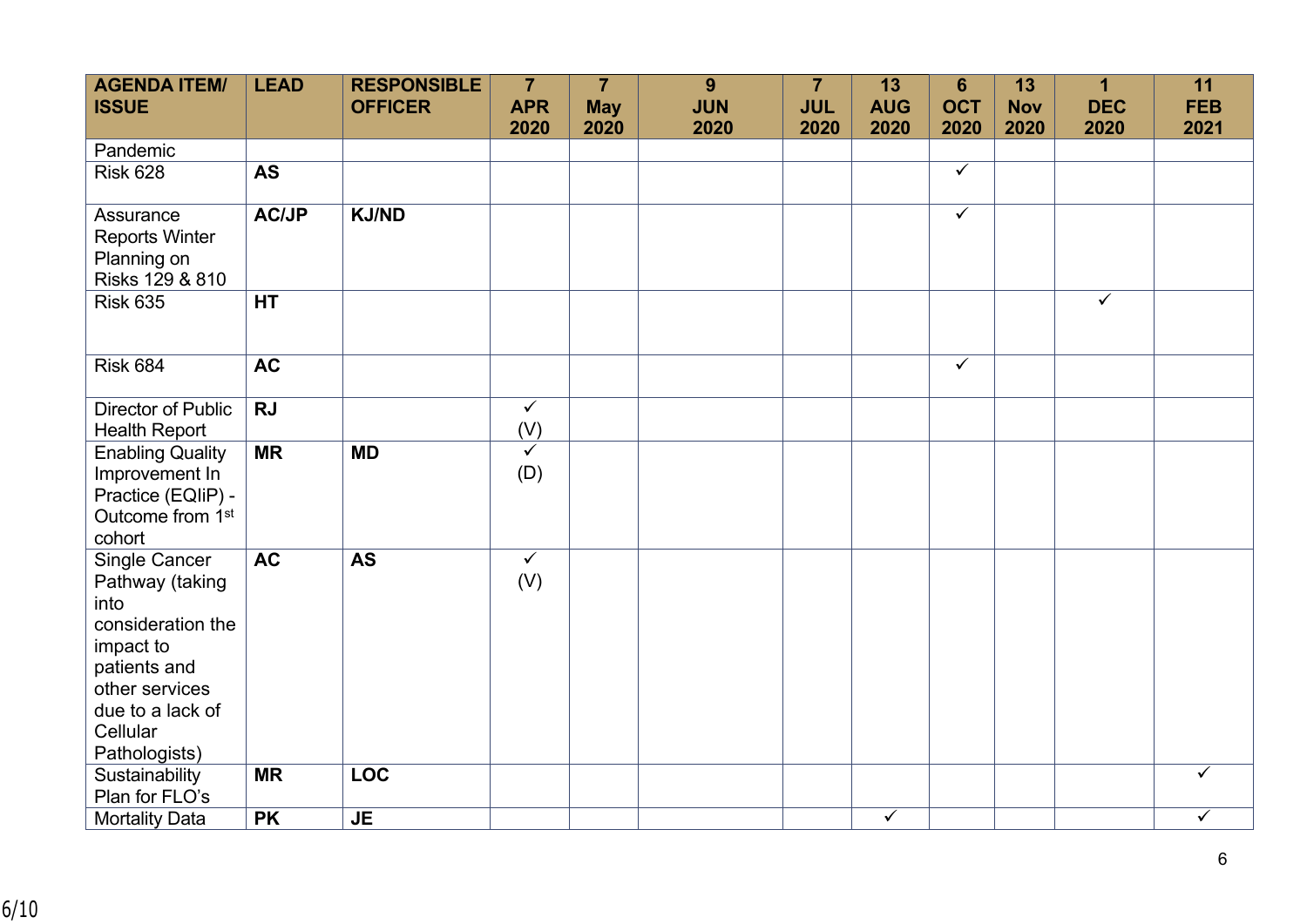| <b>AGENDA ITEM/</b><br><b>ISSUE</b>                                                                               | <b>LEAD</b> | <b>RESPONSIBLE</b><br><b>OFFICER</b> | $\overline{7}$<br><b>APR</b> | $\overline{7}$<br><b>May</b> | 9<br><b>JUN</b>     | $\overline{7}$<br><b>JUL</b> | 13<br><b>AUG</b>        | $6\phantom{1}$<br><b>OCT</b> | 13<br><b>Nov</b> | $\mathbf{1}$<br><b>DEC</b> | 11<br><b>FEB</b>        |
|-------------------------------------------------------------------------------------------------------------------|-------------|--------------------------------------|------------------------------|------------------------------|---------------------|------------------------------|-------------------------|------------------------------|------------------|----------------------------|-------------------------|
|                                                                                                                   |             |                                      | 2020                         | 2020                         | 2020                | 2020                         | 2020                    | 2020                         | 2020             | 2020                       | 2021                    |
|                                                                                                                   |             |                                      |                              |                              |                     |                              |                         |                              |                  |                            |                         |
| Claims<br>Management<br>Report - High<br>Value/Novel<br>Claims                                                    | <b>MR</b>   | <b>LOC</b>                           | $\overline{\checkmark}$      |                              |                     |                              | $\overline{\checkmark}$ |                              |                  |                            |                         |
| <b>Trans-Catheter</b><br><b>Aortic Valve</b><br>Insertion (TAVI)<br><b>Progress Report</b>                        | <b>PK</b>   |                                      |                              |                              | $\checkmark$<br>(V) |                              |                         | $\checkmark$                 |                  |                            |                         |
| Risk Assessment<br>for Orthopaedic<br>Activity                                                                    | <b>AC</b>   | <b>KJ</b>                            |                              |                              |                     |                              |                         |                              | $\checkmark$     |                            |                         |
| COVID-19<br>Infection,<br>Prevention &<br><b>Control Root</b><br><b>Cause Analysis</b><br>Learning to Date        | <b>SD</b>   | <b>MJ</b>                            |                              |                              |                     |                              |                         |                              | $\checkmark$     |                            |                         |
| <b>Thematic Review</b><br>of Never Events<br>During COVID-<br>19                                                  | <b>SP</b>   | $\overline{\text{cs}}$               |                              |                              |                     |                              |                         |                              | $\checkmark$     |                            |                         |
| Update<br><b>Regarding Field</b><br>Hospital<br><b>Utilisation and</b><br>Outcomes from<br><b>HIW Inspections</b> | <b>AC</b>   | ALe                                  |                              |                              |                     |                              |                         |                              | $\checkmark$     |                            |                         |
| Risk 633 Cancer<br>Pathway                                                                                        | <b>AC</b>   | <b>KJ/DB</b>                         |                              |                              |                     |                              |                         |                              |                  |                            | $\checkmark$            |
| Deep dive on                                                                                                      | <b>MR</b>   |                                      |                              |                              |                     |                              |                         |                              |                  |                            | $\overline{\checkmark}$ |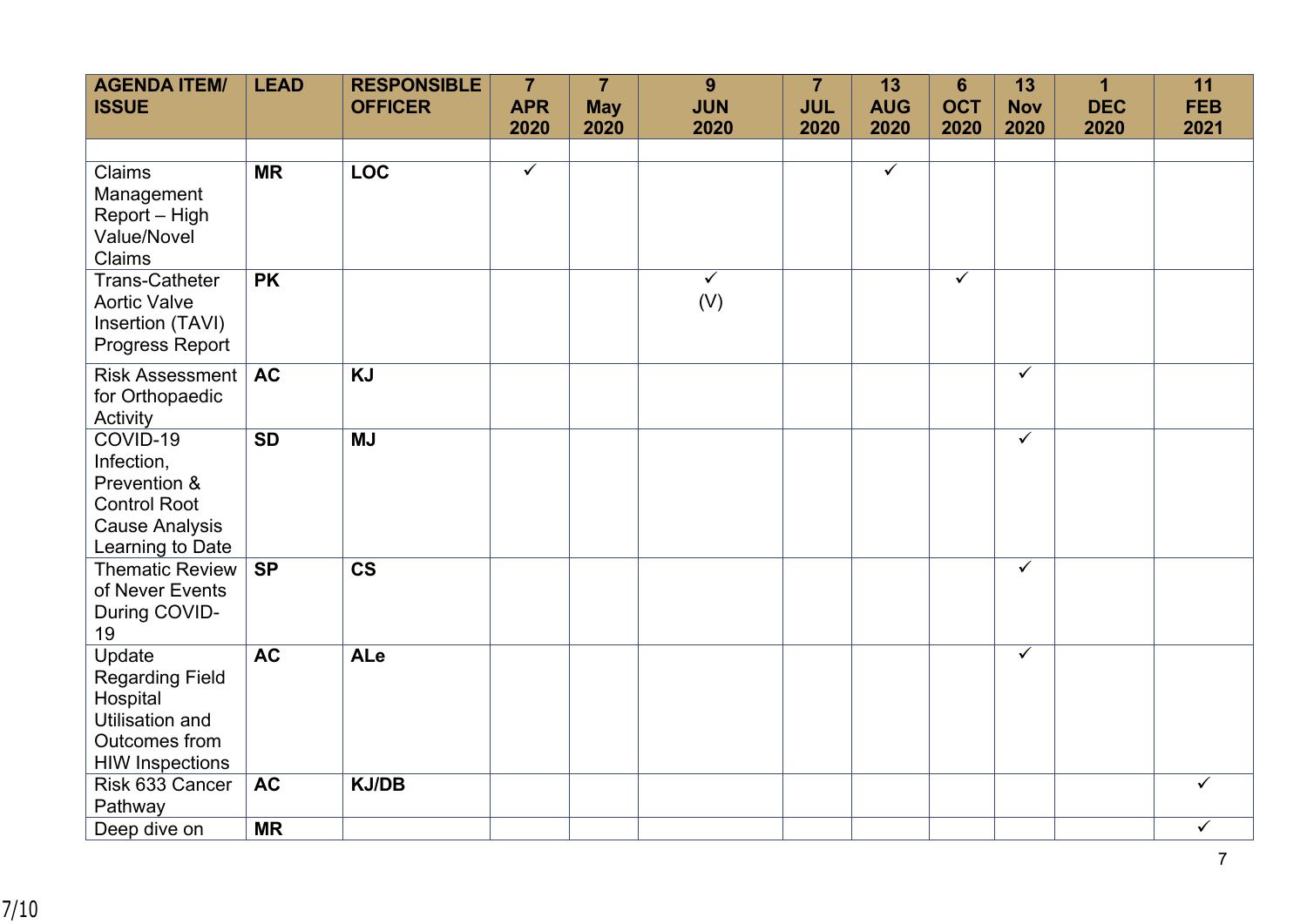| <b>AGENDA ITEM/</b><br><b>ISSUE</b>                                                                                                                             | <b>LEAD</b>             | <b>RESPONSIBLE</b><br><b>OFFICER</b> | $\overline{7}$<br><b>APR</b><br>2020 | $\overline{7}$<br><b>May</b><br>2020 | 9<br><b>JUN</b><br>2020 | $\overline{7}$<br><b>JUL</b><br>2020 | 13<br><b>AUG</b><br>2020 | $6\phantom{1}$<br><b>OCT</b><br>2020 | 13<br><b>Nov</b><br>2020 | 1<br><b>DEC</b><br>2020 | 11<br><b>FEB</b><br>2021 |
|-----------------------------------------------------------------------------------------------------------------------------------------------------------------|-------------------------|--------------------------------------|--------------------------------------|--------------------------------------|-------------------------|--------------------------------------|--------------------------|--------------------------------------|--------------------------|-------------------------|--------------------------|
| Falls<br>Management                                                                                                                                             |                         |                                      |                                      |                                      |                         |                                      |                          |                                      |                          |                         |                          |
|                                                                                                                                                                 |                         |                                      | <b>ADMINISTRATION</b>                |                                      |                         |                                      |                          |                                      |                          |                         |                          |
| Agenda setting<br>meeting with<br>Chair & Exec<br>Lead to include<br>discussion on<br>deep dives on<br>new risks (at<br>least 6 weeks<br>before the<br>meeting) | <b>CSO</b>              | <b>KR</b>                            | $\checkmark$                         |                                      | $\checkmark$            |                                      | ✓                        | $\checkmark$                         |                          | ✓                       | $\checkmark$             |
| Draft agenda to<br>go to Executive<br>Team prior to<br>being issued.                                                                                            | $\overline{\text{cso}}$ | <b>KR</b>                            | $\checkmark$                         |                                      | ✓                       |                                      | ✓                        | $\checkmark$                         |                          | ✓                       | ✓                        |
| Call for papers<br>(at least 4 weeks<br>before the<br>meeting to<br>receive papers at<br>least 14 days<br>before the<br>meeting)                                | <b>CSO</b>              | $\overline{\text{KR}}$               | $\checkmark$                         |                                      | $\overline{\checkmark}$ |                                      | $\checkmark$             | $\overline{\checkmark}$              |                          | $\checkmark$            | $\checkmark$             |
| <b>Disseminate</b><br>agenda & papers<br>7 days prior to<br>the meeting                                                                                         | $\overline{\text{cso}}$ | $\overline{\text{KR}}$               | $\overline{\checkmark}$              |                                      | $\checkmark$            |                                      | $\checkmark$             | $\overline{\checkmark}$              |                          | $\overline{\checkmark}$ | ✓                        |
| Type up minutes<br>and TOA within 7<br>days of the                                                                                                              | <b>CSO</b>              | <b>KR</b>                            | $\checkmark$                         |                                      | $\checkmark$            |                                      | $\checkmark$             | $\checkmark$                         |                          | $\checkmark$            | $\checkmark$             |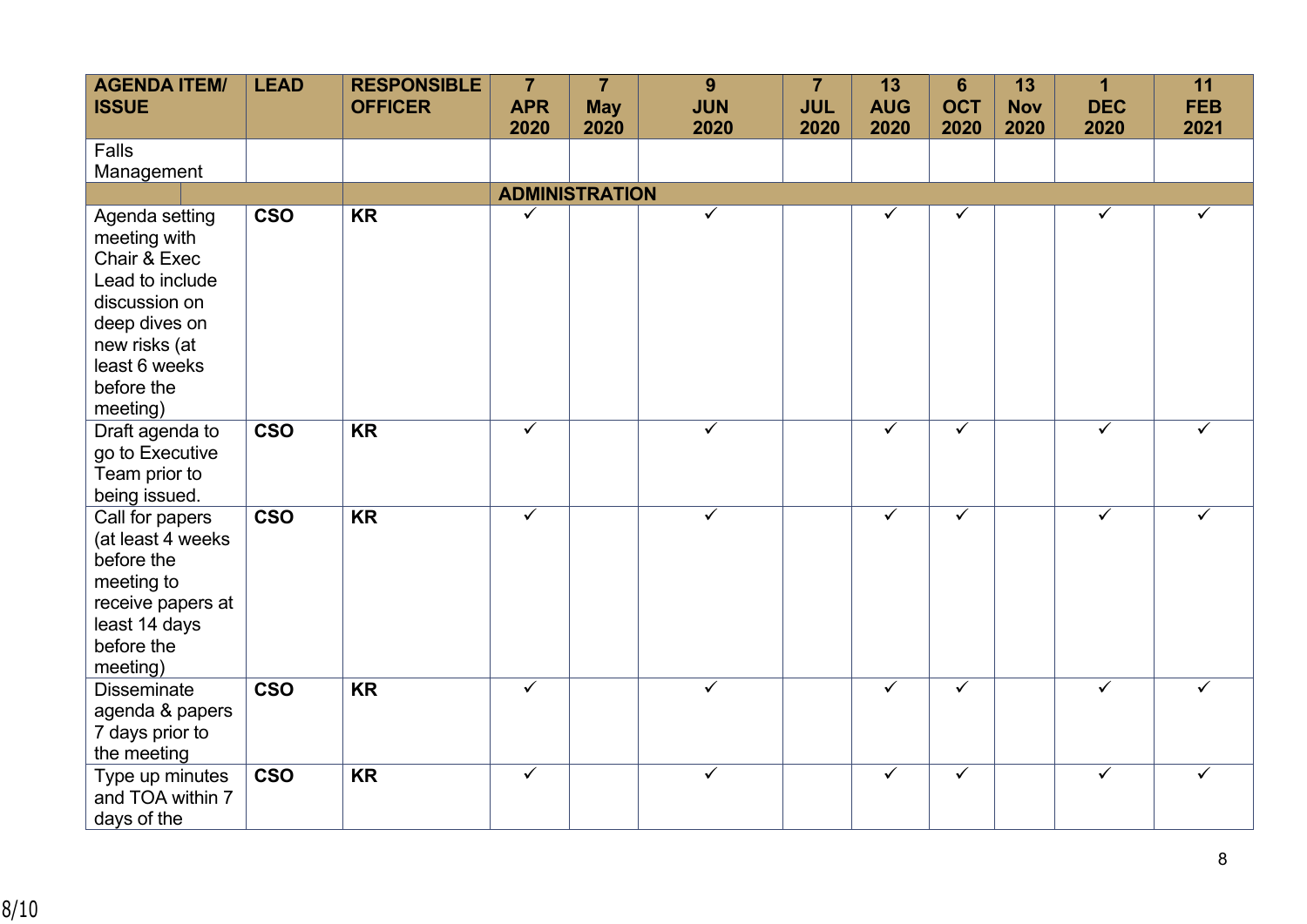| <b>AGENDA ITEM/</b><br><b>ISSUE</b>                                                                                                        | <b>LEAD</b> | <b>RESPONSIBLE</b><br><b>OFFICER</b> | $\overline{7}$<br><b>APR</b> | $\overline{7}$<br><b>May</b> | 9<br><b>JUN</b>         | $\overline{7}$<br><b>JUL</b> | 13<br><b>AUG</b>        | $6\phantom{1}$<br><b>OCT</b> | 13<br><b>Nov</b> | 1<br><b>DEC</b>         | 11<br><b>FEB</b> |
|--------------------------------------------------------------------------------------------------------------------------------------------|-------------|--------------------------------------|------------------------------|------------------------------|-------------------------|------------------------------|-------------------------|------------------------------|------------------|-------------------------|------------------|
|                                                                                                                                            |             |                                      | 2020                         | 2020                         | 2020                    | 2020                         | 2020                    | 2020                         | 2020             | 2020                    | 2021             |
| meeting                                                                                                                                    |             |                                      |                              |                              |                         |                              |                         |                              |                  |                         |                  |
| Circulate minutes<br>& TOA to<br>Committee for<br>comments, points<br>of accuracy &<br>matters arising<br>within 10 days of<br>the meeting | <b>CSO</b>  | <b>KR</b>                            | $\overline{\checkmark}$      |                              | $\overline{\checkmark}$ |                              | $\overline{\checkmark}$ | $\checkmark$                 |                  | $\overline{\checkmark}$ | $\checkmark$     |
| Check & send<br>final version of<br>minutes to the<br><b>Committee Chair</b><br>following<br>comments<br>received.                         | <b>CSO</b>  | <b>KR</b>                            | $\checkmark$                 |                              | ✓                       |                              | $\checkmark$            | $\checkmark$                 |                  | ✓                       | ✓                |
| Chase updates<br>on TOA before<br>the next meeting<br>and RAG rate                                                                         | <b>CSO</b>  | <b>KR</b>                            | $\overline{\checkmark}$      |                              | $\overline{\checkmark}$ |                              | $\overline{\checkmark}$ | $\overline{\checkmark}$      |                  | $\overline{\checkmark}$ | $\checkmark$     |
| Record and track<br>the TOA as part<br>of the decision<br>tracker                                                                          | <b>CSO</b>  | <b>KR</b>                            | $\checkmark$                 |                              | $\checkmark$            |                              | $\checkmark$            | $\checkmark$                 |                  | $\checkmark$            | ✓                |
| Produce written<br>update report for<br><b>QSEAC &amp; Board</b>                                                                           | <b>CSO</b>  | <b>KR</b>                            | $\checkmark$                 |                              | ✓                       |                              | $\checkmark$            | $\checkmark$                 |                  | $\checkmark$            | ✓                |
| Prepare schedule<br>of meetings                                                                                                            | <b>CSO</b>  | <b>KR</b>                            |                              |                              |                         |                              |                         |                              |                  | $\overline{\checkmark}$ |                  |
| <b>QSEAC Annual</b><br><b>Work Programme</b>                                                                                               | <b>CSO</b>  | <b>KR</b>                            | $\checkmark$                 |                              | ✓                       |                              | $\checkmark$            | $\checkmark$                 |                  | ✓                       | ✓                |

## **Initials**